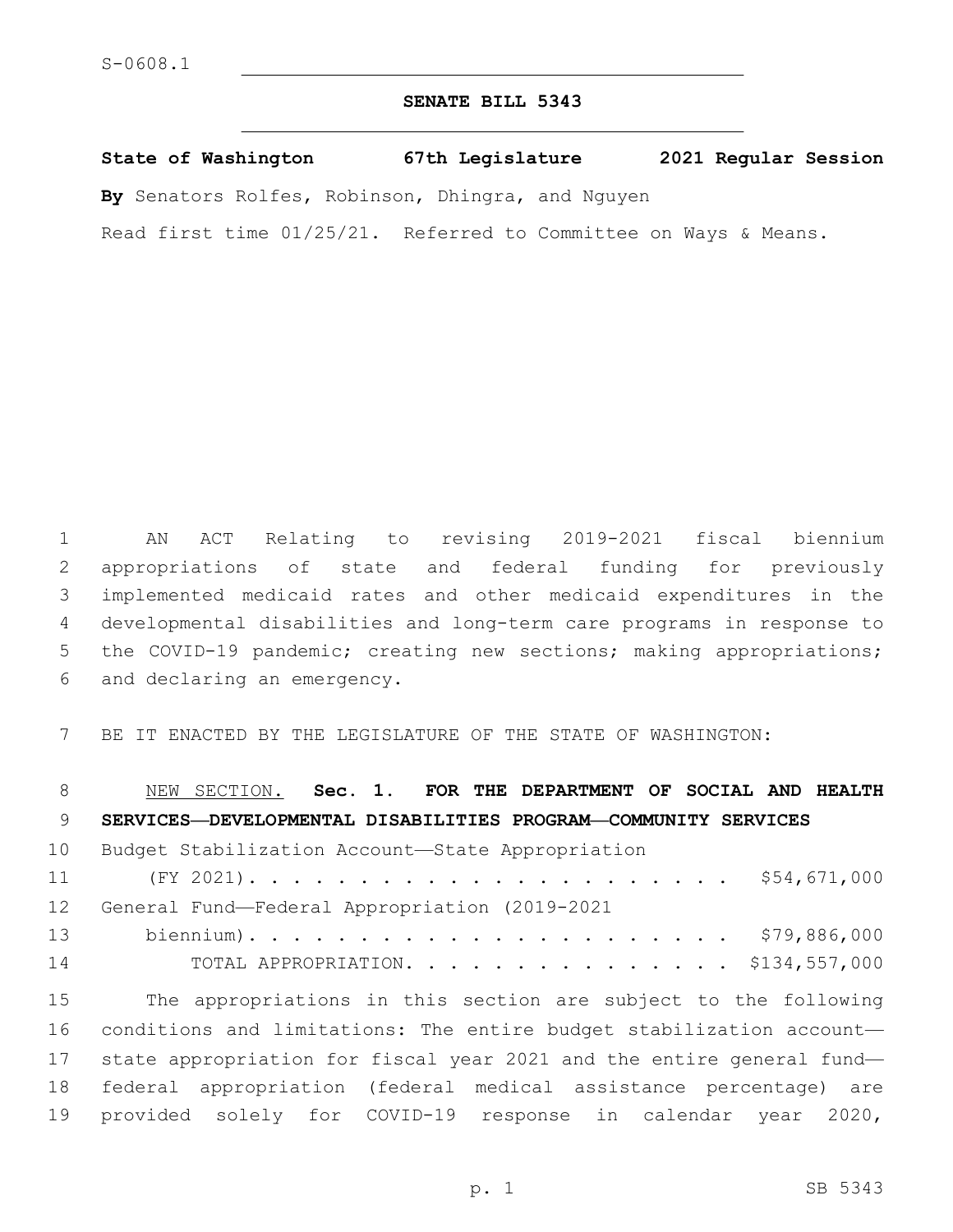including the temporary COVID-19 rate enhancements offered to

2 contracted service providers.

| 3               | NEW SECTION. Sec. 2. FOR THE DEPARTMENT OF SOCIAL AND HEALTH          |
|-----------------|-----------------------------------------------------------------------|
| 4               | SERVICES-AGING AND ADULT SERVICES PROGRAM                             |
| 5               | Budget Stabilization Account-State Appropriation                      |
| 6               |                                                                       |
| 7               | General Fund-Federal Appropriation (2019-2021                         |
| 8               |                                                                       |
| 9               | TOTAL APPROPRIATION. \$269,083,000                                    |
| 10              | The appropriations in this section are subject to the following       |
| 11              | conditions and limitations: The entire budget stabilization account-  |
| 12 <sup>°</sup> | state appropriation for fiscal year 2021 and the entire general fund- |
| 1 2             | $f_{\Omega}$                                                          |

 federal appropriation (federal medical assistance percentage) are provided solely for COVID-19 response in calendar year 2020, including the temporary COVID-19 rate enhancements offered to 16 contracted service providers.

 NEW SECTION. **Sec. 3.** The legislature finds that in March 2020, congress enacted the coronavirus aid, relief and economic security act (CARES act), which created the coronavirus relief fund to assist states with unanticipated and unbudgeted coronavirus response costs, and that such funding had to be spent by December 30, 2020, or returned to the federal treasury. The legislature finds that the coronavirus response and relief supplemental appropriations act (CRRSA act) enacted December 27, 2020, extended the deadline before which coronavirus relief funds could be spent until December 31, 2021. The legislature finds the deadline extension provides an opportunity to reevaluate previous state expenditures of coronavirus relief funds. It is in the best interest of Washingtonians to maximize available federal funding from the coronavirus relief fund to the full extent permitted by federal law and to recognize its flexibility as a fund source to address the urgent needs of Washington's residents and businesses during the pandemic. For these reasons, in this act the legislature revises 2019-2021 biennial appropriations, including appropriations for fiscal year 2020, for funding provided to the developmental disabilities and long-term care programs in the department of social and health services for temporary rate increases authorized for service providers as a result